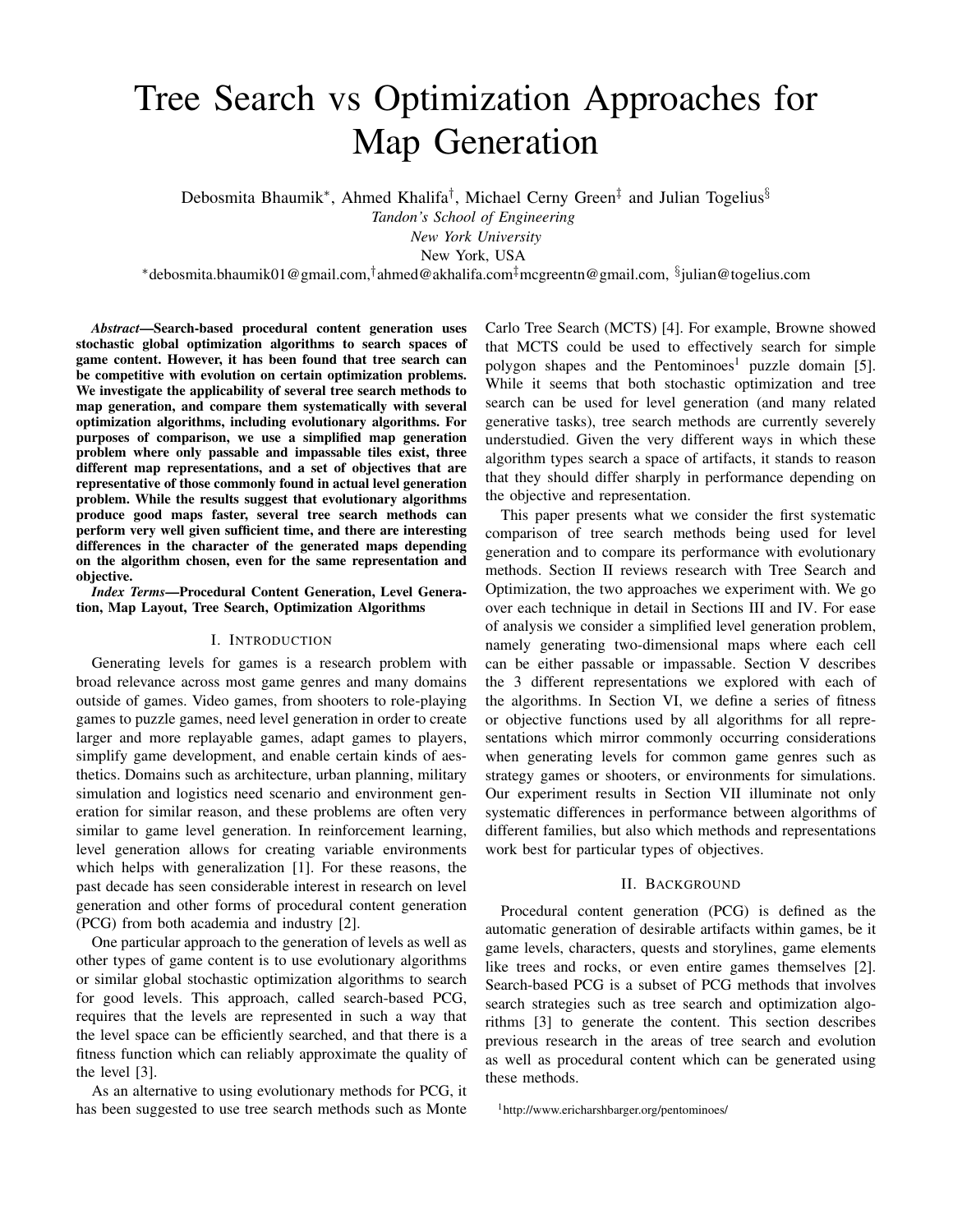# *A. Tree Search*

Tree search algorithms try to find solutions by starting at a root node and expanding child nodes in a systematic way. Popular techniques include Breadth-First Search, Depth-Search First, A\*, and Monte Carlo Tree Search (MCTS) [6]. Tree search agents are commonly used as game-playing agents, like in Super Mario Bros (Nintendo 1985) [7], Go [8], [9], and general video games [10] among many others.

In the area of PCG, Browne first explored this concept by using a variant of the Upper Confidence Bound for Trees equation (UCT) called *Upper Confidence Bounds for Graphs* (UCG) [5] to develop biominoes, simple polyomino <sup>2</sup> shapes and the Pentominoes puzzle domain. Summerville et al generated levels for Super Mario Bros (Nintendo 1985) using Markov Chains where the exploration was guided using Monte Carlo Tree Search [12]. Kartal et al used MCTS to generate stories, taking advantage of MCTS' ability to successfully navigate the large search spaces associated with possible character actions and reactions within narratives [13]. Kartel et al also used MCTS to generate *Sokobon* (Imabayashi 1981) levels [14]. At each node in the MCTS tree, the level generator is given choices to take to modify the level, such as deleting/adding objects and moving an agent around within the level to simulate gameplay. Graves experimented using MCTS to generate Angry Birds (Rovio Entertainment 2009) levels [15]. At each node in the tree, the level generator can place/remove structures/pigs or do nothing at all.

# *B. Optimization*

Optimization algorithms are procedures which iterate until optimal solution is found or resources are exhausted. When used in a game-playing fashion (albeit uncommonly), these techniques are usually formatted to create a sequence of actions terminating at a rolling horizon. One such example is the Rolling Horizon Evolution Algorithm (RHEA) [16], which proved to be competitive against tree search agents in the General Video Game Artificial Intelligence Competition [10]. Justesen et al experimented with another technique known as online evolutionary planning in the game Hero Academy (Robot Entertainment 2012), which is a multi-action, turnbased, adversarial game [17].

Optimization search techniques are often popular choices for PCG because of how easy it is to frame the PCG as an single- or multi-point optimization problem, where the fitness functions/objectives can be cleanly mapped to game elements like difficulty, time, physical space, level variety, etc. Ashlock et al. did this several ways, such as optimized puzzle generation for different difficulties [18], [19], or stylized cellular automata evolution for cave generation [20]. McGuiness et al. created a micro-macro level generation process [21], using a wide variety of fitness functions based on level elements. In addition to evolving level elements in GVGAI [22], PuzzleScript [23], bullet-hell games [24], and Super Mario Bros [25], [26] Khalifa et al. [27] offers a literature review of search based level generation within puzzle games. Shaker et al. [28] evolved levels for *Cut the Rope* (ZeptoLab 2010) using constraint evolutionary search where the fitness measures the playability using playable agents.

#### III. TREE SEARCH ALGORITHMS

In our experiments, we used the uninformed Breadth First Search and Depth First Search algorithms as well as the informed search A\* and Monte Carlo Tree Search algorithms, which are all described below.

#### *A. Breadth First Search*

A simple uninformed search algorithm, breadth first search [6] expands by fully exploring a tree level before going deeper by using a queuing system.

#### *B. Depth First Search*

Depth-first [6] search always expands one of the nodes at the deepest level of the tree by using a stack system. Only when the search hits a dead end or terminal node the search go back and expand nodes at shallower levels.

# *C. A\* Search*

A\* [6] is an informed search algorithm which uses a heuristic function and a priority queue to select the most promising nodes in the search tree first.

#### *D. Monte Carlo Tree Search*

MCTS [4] is a stochastic tree-search based algorithm that creates asymmetric trees by expanding the more promising branches of the search space using random sampling. It consists of four phases in its iterative process: *selection*, *expansion*, *simulation*, and *backpropagation*. During *selection*, the algorithm computes which node to be selected using a *selection policy*, which defines how the algorithm will *select* between exploring less visited tree nodes or exploiting nodes with higher estimated reward values, a popular policy being UCT [29]. During *expansion*, a new node is added to the tree as a child of the last selected node which is not fully expanded. The newly created child node is *simulated* forward until it reaches either some terminal state (a win or a loss) or some pre-defined threshold (i.e 500 moves into the future). The node's reward value is calculated from the simulation phase's final state and *backpropogated* through the values of the any parent nodes, from the newly created node to the tree root. The algorithm runs in an iterative fashion, and the updated node values from the last iteration defines how to guide the search in the next iteration.

Our experiments use the same UCT function mentioned above. However, rather than make C a constant, we calculate C at every tree level using the average score of its successors. To calculate the C constant, we calculate the average score for each of the existing successors of that node then calculate the difference between the maximum average scoring successor and the minimum average scoring successor. If both averages are the same, we add a small value to favor exploration (make sure C is not equal to zero).

<sup>2</sup>Orthogonally connected sets of squares [11]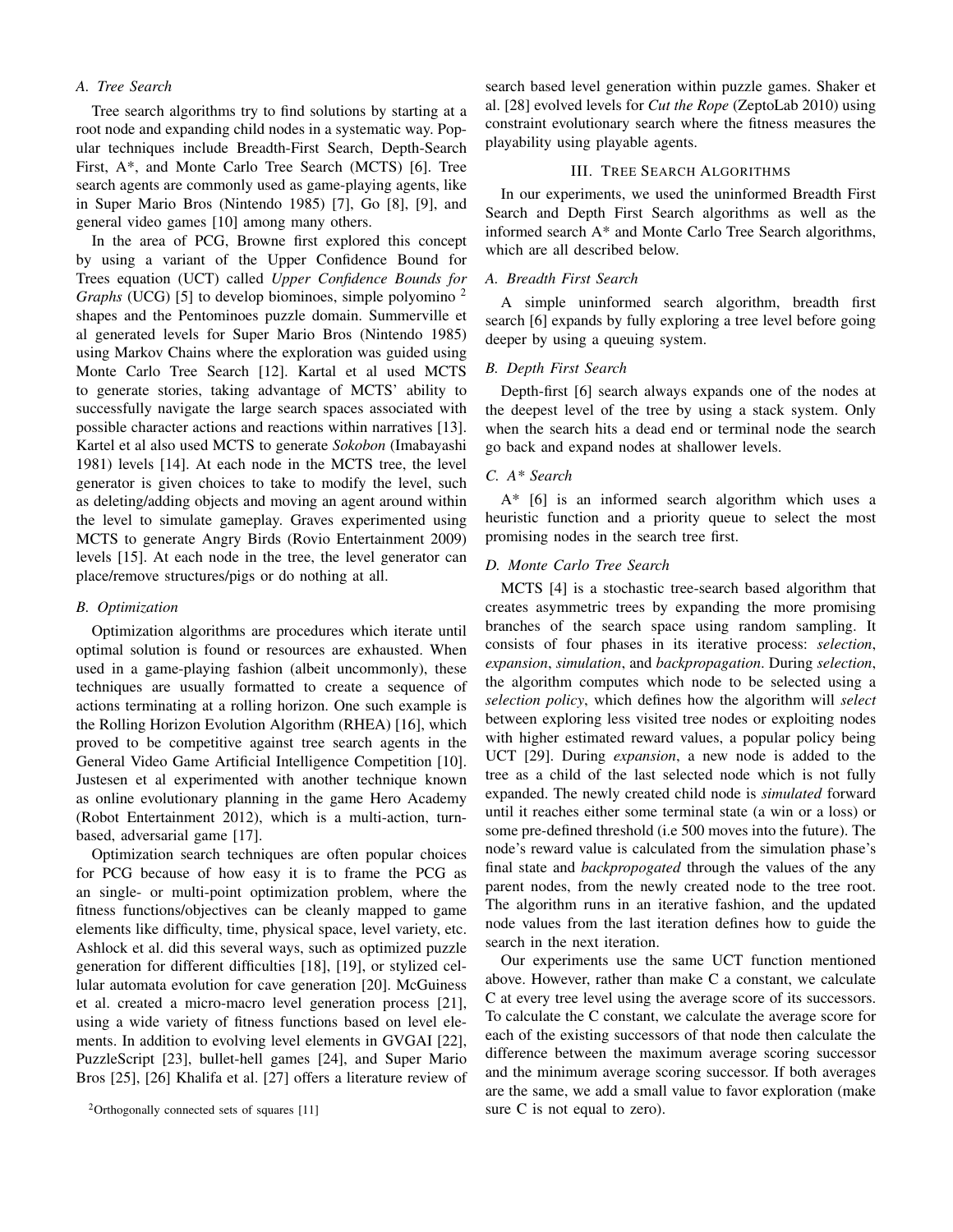# IV. OPTIMIZATION ALGORITHMS

In our experiments, we explored hill climbing, simulated annealing, simple evolutionary strategy, and genetic algorithm, which are descibed below.

# *A. Hill Climbing*

The hill climber algorithm [6] is a single-point optimization algorithm that starts with a random solution and keeps improving the solution until a local optimal solution is found.

At each iteration, the algorithm takes the current solution and finds all possible neighboring solutions in the search space. It then calculates the fitness of these solutions and compares them. If any neighboring state is better than the current one, then the current state is replaced with the neighboring state, otherwise the current state remains.

# *B. Simulated Annealing*

Simulated Annealing [6] is a single-point global optimization algorithm that tries to find a global optimum in the presence of several local optima.

Like the hill climbing algorithm, the process starts with a randomized initial state. Within each iteration, the current selected state's score is calculated using a heuristic function. A neighbor of the current state is then randomly generated, and its score is calculated. If the neighbor state is better than the current state, it is made the current state. Otherwise the new state is accepted with probability less than 1. The probability is calculated by

$$
P = \exp(-d/T)
$$

where *d* the absolute difference between the current states score and the new states score and *T* is temperature. As the value of T is high at the beginning, the probability of accepting the poorer solution is higher at the start of the algorithm. After getting the new current state the same process continues until if finds optimal solution. Before each iteration the temperature is calculated

$$
T = T * c
$$

where  $T =$  temperature,  $c =$  cooling rate.

# *C. Evolutionary Strategy*

Evolution Strategy [30] is a nature inspired multi-point optimization algorithm. It applies selection and mutation operators to a population, that contains solutions, to evolve better and better solutions.

$$
(\mu/\rho + \lambda) - ES
$$

The process begins by initializing a random population of size  $\mu$  individuals and calculates the fitness the entire population using a fitness function.  $\lambda$  worst individuals are removed from the population. Then selection and mutation operators are used on the population to evolve  $\lambda$  new individuals to fill the places of eliminated individuals and keep the population size same between generations. The  $\rho$  best individuals (selected via rank selection) from the old population become parents to new individuals in the new population. Each time, one individual from the parent collection is randomly selected. Then mutation operator is applied on the selected individual with a predefined chance to mutate and create new offspring, and that offspring is added to the new population. Once the new population is completed, fitness of the new population is computed, and this process continues until desired solution is found.

# *D. Genetic Algorithm*

A Genetic Algorithm [30] is multi-point optimization technique inspired by the Darwinian principle of evolution. Like evolutionary strategy, it uses nature inspired operators like mutation and selection (with the addition of a crossover operation) to generate high quality solutions. Starting with a random population, it selects individuals based on fitness for reproduction.

Within each generative iteration, the population has its fitness calculated. The best  $x\%$  individuals from the current population are immediately inserted into the next generation without any crossover or mutation, a process known as *elitism*. For the rest of the population, two parents are selected from the current population based on their fitness using a rank selection algorithm. Then a single point crossover operator is applied with  $y\%$  probability for parents to create an offspring. A  $z\%$  probability mutation operator is applied on this offspring, which is then inserted into the new population. The reproductive process goes on until the new population is fully created.

#### V. PROBLEM REPRESENTATION

Our experiments were done using a binary map, where 0 represents empty space and 1 represents a blocked area (or wall). Different types of map representations were used, defined by what percentage of empty and blocked tiles they contained. Starting point maps would be generated randomly, given the percentage of empty space a map would contain. The maps are used as the root node of the search algorithms. For all algorithms, the two possible modifications are to flip a tile (if it is a 0 change it to 1 or if it is a 1 change it to 0) or keep the tile the same. Below the three different operations that could be used by any of the algorithms to modify the map are described.

#### *A. Narrow Representation*

The narrow representation approach is defined as changing one specified tile at a time. In this approach, the tiles that the algorithm can modify are randomly ordered, and the algorithm can only modify the map in that particular order. For tree search, this means that each level of the tree represents a different tile being modified. For optimization, this means that a chromosome is represented as a sequence of tile modifications. For both algorithm types, tiles can only be modified (or not) once.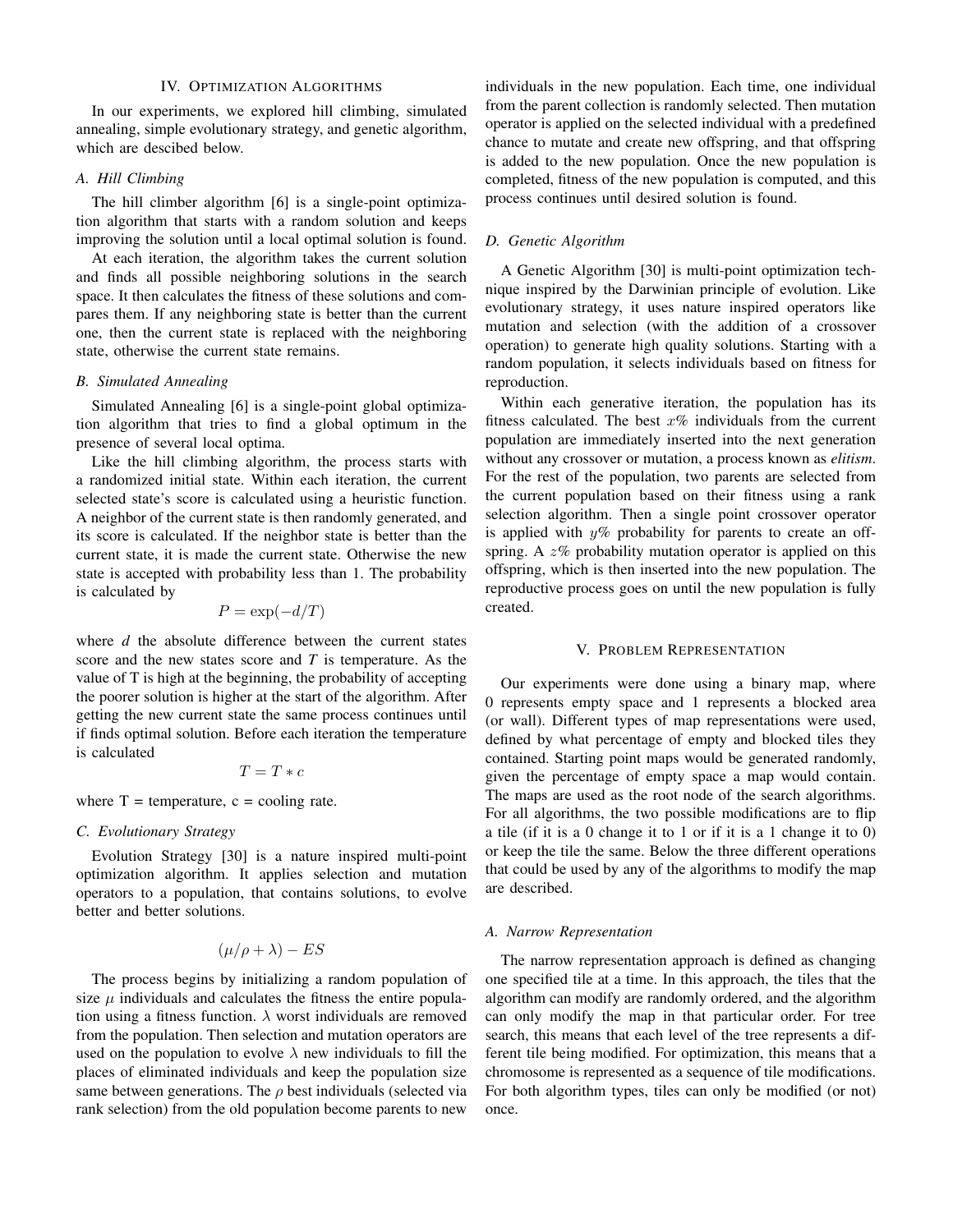# *B. Wide Representation*

The wide representation allows for more freedom in tile modification order. In this representation, the algorithm itself can decide exactly which tiles to modify in any order. For tree search, this means that a node represents a version of the map where a specific tile was flipped. No node may be created that flips a tile which has already been flipped by one of its ancestor nodes. For optimization, this means that a chromosome is essentially a version of the map itself.

# *C. Turtle Graphics Representation*

The turtle graphics representation draws parallels to the Turtle Graphics module in the Logo programming language. In this representation, algorithms are given a random initial position within the map. They are allowed to choose how to modify this tile, and then are given the choice to move in any of the neighboring tiles in the four cardinal directions (unless a direction would take them "out-of-bounds") and modify the new tile, and the process repeats. For tree search, this means that a node in the tree represents a pair of directional movement and a corresponding modification decision. For optimization, this means that a chromosome is a sequence of pairs containing a directional movement and the corresponding modification decision.

# VI. FITNESS/HEURISTIC FUNCTIONS

A heuristic function is a function that ranks choices based on available information. A fitness function is a function that measure how effective a current solution is during an optimization process. There are many heuristic/fitness functions that can be used for level generation, such as difficulty, time, and space. In our experiments we used three functions, chosen because of their differing properties to show how these differences effect algorithmic output. Each of the three functions have a calculate to a value between 0 and 1, with the goal of any of the algorithms to maximize this value in its final solution.

# *A. Number of empty tiles*

This function measures the number of empty tiles in a given map.

$$
V = \begin{cases} (e/r1) & \text{if } e < r1 \\ 1 & \text{if } r1 \le e \le r2 \\ (t-e)/(t-r2) & \text{if } e > r2 \end{cases}
$$
 (1)

where  $e =$  number of empty tiles in map,  $t =$  total number of tiles in map,  $r1, r2 = a$  given acceptable range, and  $r1 < r2$ .

# *B. Path length*

In this function, the length of the longest path in the map is calculated. The path between every pair of points that can possibly exist in the map is calculated, with the longest path defining the value.

$$
V = \begin{cases} p/n & \text{if } p < n \\ 1 & \text{if } p \ge n \end{cases}
$$
 (2)

where  $p =$  length of longest path,  $n = a$  predefined "goal" length" number

# *C. Connectivity*

The connectivity function measures how well-connected empty spaces are to each other. There is inverse relationship between how well-connected a map is and how many unconnected empty regions exist.

$$
V = 1/r \tag{3}
$$

where  $r =$  the number of disconnected empty regions.

## VII. EXPERIMENTS

Each algorithm ran 3000 times for each representation and each fitness/heuristic combination using three different empty tile initialization percentages of 25%, 50%, and 75%, for a total of 72 different experimental configurations (the initialization conditions are aggregated for a given configuration). The empty tile initialization percentages are the probabilities of a tile being empty upon map initialization. For example: if empty tile initialization percentage is equal 25%, it means each tile has a 25% chance of being empty. We use different percentages to make sure that non of the algorithms get stuck due to bad starting position. As a final configuration note, each configuration was run on an High Performance Computing Node with an Intel Xeon E-2690 Processor.

Every generation takes at most 60 seconds to generate maps of size 10x10. If no final solution is found within that time, the algorithm stops and returns the best found map. Different parameters are used for each of the fitness/heuristic functions. The empty tiles function tries to find maps in the range between 45 and 65 empty tiles, the path length function tries to find maps with the longest path greater than or equal to 26, while the connectivity function tries to find maps where all empty tiles of the map are connected to each other using orthogonal directions.

We tuned the parameters of each algorithm to make sure they are running efficiently. We used a changing C for the MCTS algorithm (described in Section III-D), a mutation rate of 5% for the hill climber, a cooling rate of 0.99 for the simulated annealing, a  $\mu$  of 10 and  $\lambda$  of 20 with 5% mutation rate for evolutionary strategy, and a population of size 200 with crossover rate 80% and mutation rate equal to 5% and 0.5% elitism for the genetic algorithm.

In the following subsections, we compare all 72 experiment configurations over all possible combinations of the eight algorithms using the various representations and heuristic/fitness functions across different performance measures. We also compare the generated maps using expressive range analysis techniques to show the regions each algorithm is covering.

# *A. Performance Comparison*

In figure 1, we compare the ability of each algorithm to find an optimal solution. It was expected that ES and GA outperforms other algorithms due to the multiple starting points (chromosomes) compared to single starting point for tree search algorithms, hill climber, and simulated annealing. A surprising observation is that MCTS performs worse on wide representation compared to other tree search algorithms,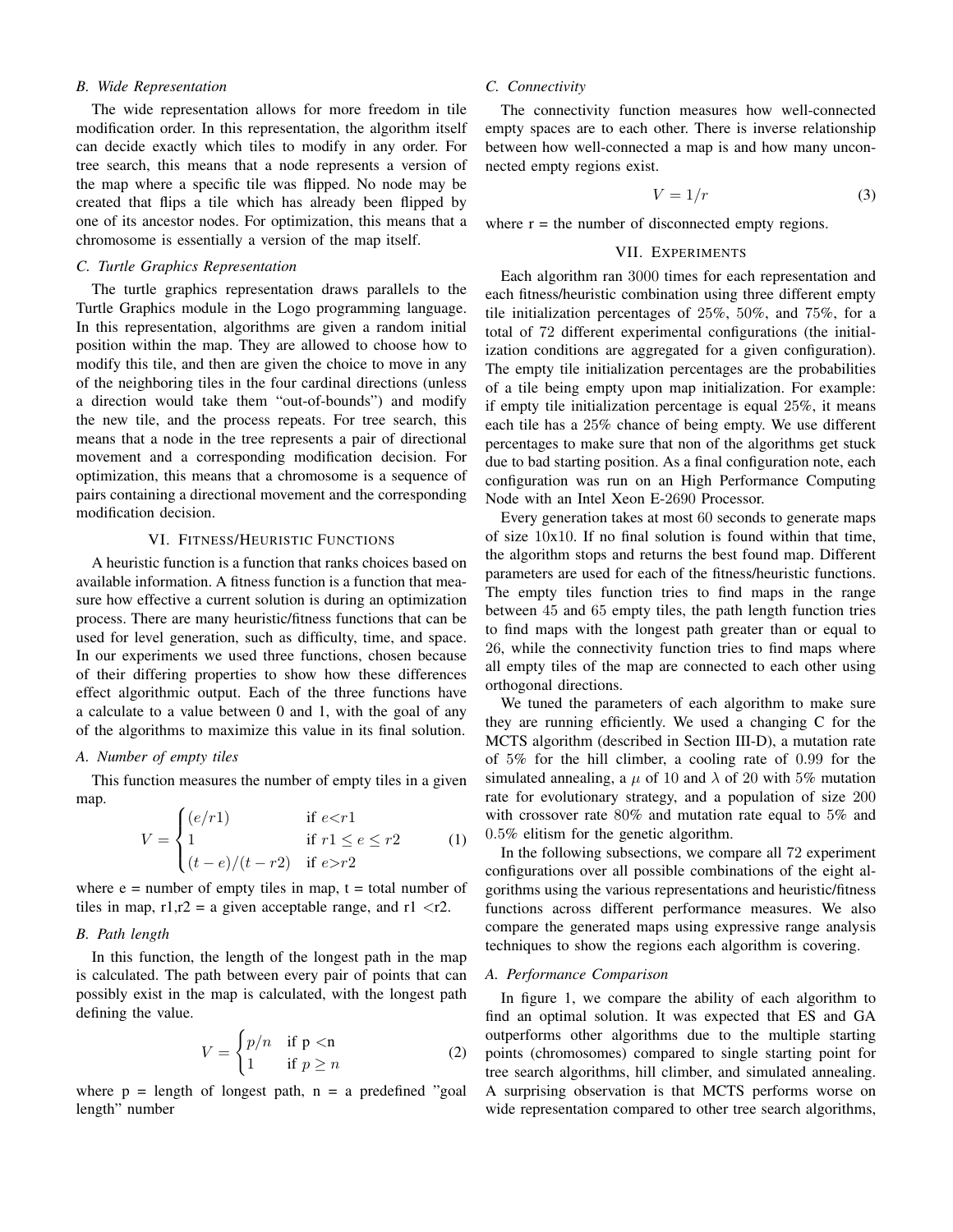

as MCTS usually handles high branching factors better. Another surprising note is that DFS algorithm perform better than BFS algorithm in almost all experiments. On the topic of comparison between single point algorithms, A\* and MCTS algorithms find more solutions in most of the cases when compared to hill climber and simulated annealing algorithms. One last observation is that the narrow representation seems to be the easiest of all problem representations to be explored for most of the algorithms, an exception being when using Path Length as heuristic/fitness function.

To understand more about why MCTS performs poorly on wide representation compared to other tree search algorithms, we decided to analyze the maximum depth each of the tree search algorithm is able to reach. Figure 2 shows the maximum depth reached for each of the tree search algorithms. It is obvious that MCTS on wide representation does not expand deep enough in the tree to find a solution. Similarly we can see that DFS is able to go far deeper in the tree, giving it an advantage over BFS as most of the goal maps can be found on a deeper level in the tree.

The last performance metric we analyze is time performance. Figure 3 shows the average time in seconds that each algorithm takes to find a solution. The figure shows that path length heuristic/fitness takes the longest time to find solutions compared to the other two heuristic/fitness, while empty tile heuristic/fitness almost take no time to find solutions. The time needed to compute the path length heuristic/fitness is greater than the other two heuristics/fitness, which explains part of this. Another reason is that increasing the path length might involve including either solid or empty tiles in very particular locations which may not be near local optima. Compared to the empty tile heuristic/fitness, which only cares about increasing the number of empty tiles to the grid, and the connectivity heuristic/fitness, which only cares about adding empty tiles in the correct locations to connect different regions, one could see why the path length heuristic might take more time.

# *B. Expressive Range Analysis*

In this subsection, we analyze generated content using expressive range analysis [31]. For all the generated maps using a certain heuristic/fitness function, we measure the other two heuristic/fitness functions and plot a histogram of their distribution.

Figure 4 shows the expressive range analysis for all algorithms when using the empty tiles heuristic/fitness function. Most of the algorithms tend to have similar generation styles except for BFS using the narrow representation (figure 5a), hill climber with the wide representation (figure 5b), and DFS with the turtle graphics representation (figure 5c). The BFS generated maps with the narrow representation are more connected and have longer paths than most of the other algorithms on the narrow representation, while the hill climber generated maps are more connected and have shorter-to-medium sized paths on the wide representation. Similar to the BFS, the DFS generated maps are more connected with longer paths on the turtle graphic representation.

Figure 6 displays the expressive range analysis for all the algorithms when using path length heuristic/fitness function. In the narrow representation, BFS, DFS, and A\* algorithm have different maps compared to the rest of the algorithms as they have more empty tiles with more connectivity compared to the rest of the algorithms (figure 7a). This is likely due to the fact that these tree search algorithms are visiting tiles in a fixed order compared to optimization algorithms and the random rollouts of the MCTS algorithm. In the wide representation, almost all the algorithms generate similar maps with high connectivity and high number of empty tiles except for the simulated annealing algorithm as the generated maps have the opposite features (figure 7b). In the turtle graphics representation, The graphs show that the tree search algorithms generate more connected maps with more empty tiles compared to the optimization algorithms (figure 7c). Also, one can see that the multi-point optimization algorithms have less empty tiles with less connectivity compared to the single point optimization algorithms.

Figure 8 shows the expressive range analysis for all the algorithms when using connectivity heuristic/fitness function. Using the narrow representation, the tree search algorithms have more empty tiles with shorter path lengths (figure 9a). Similar to the previous expressive range on wide representation, only simulated annealing algorithm has a slight difference from all the other algorithms (figure 9b), where the generated maps have slightly longer paths. In the turtle graphic representation, tree search algorithm maps have more empty tiles but equal path lengths to the rest of the algorithms (figure 9c).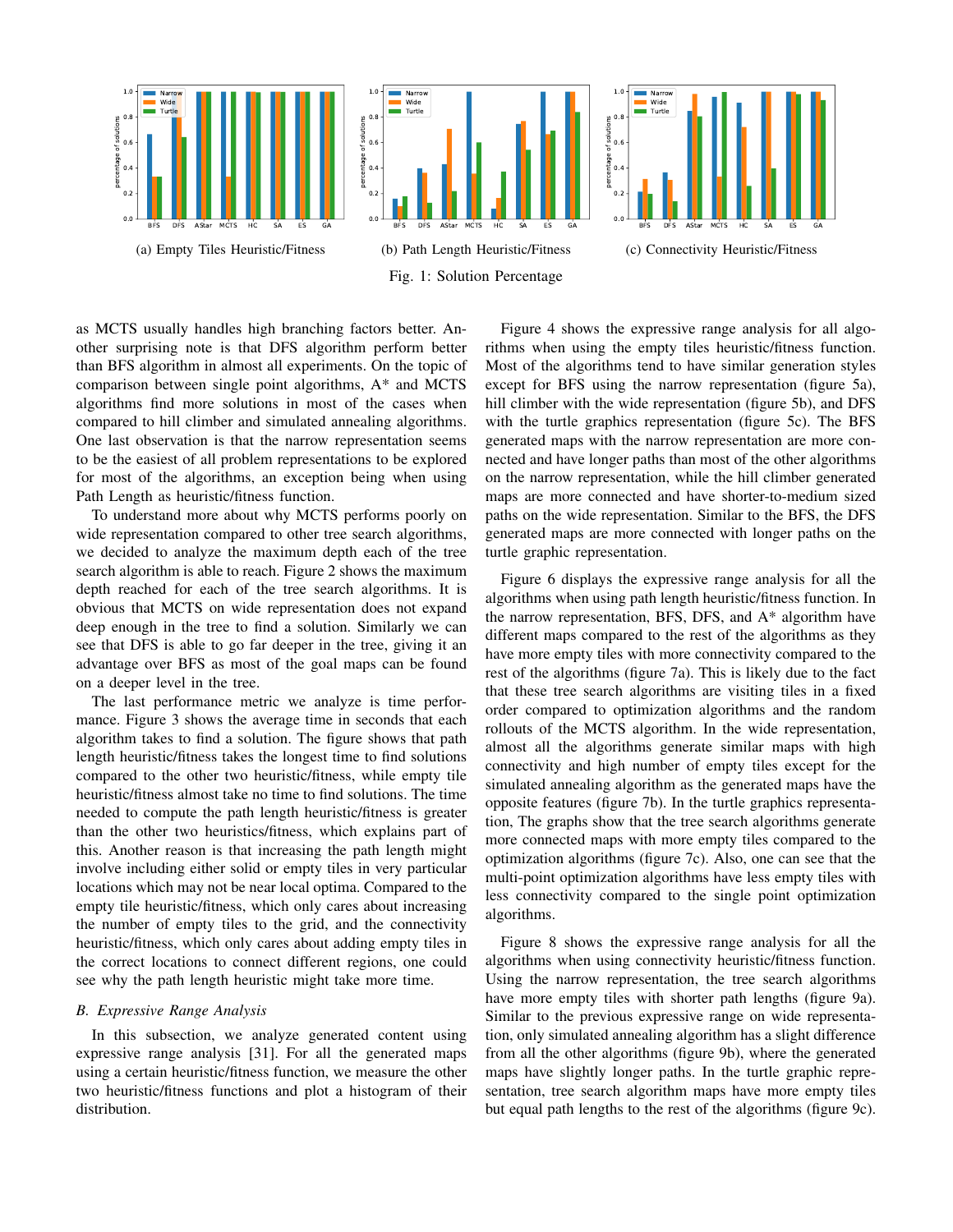

(a) Empty Tiles Heuristic/Fitness



(b) Path Length Heuristic/Fitness

Fig. 2: Tree Depth



(c) Connectivity Heuristic/Fitness



(a) Empty Tiles Heuristic/Fitness



(b) Path Length Heuristic/Fitness Fig. 3: Time to find a solution



(c) Connectivity Heuristic/Fitness



(c) Turtle graphics representation

Fig. 4: Expressive range analysis for empty tiles heuristic/fitness.

# VIII. CONCLUSION

This paper introduces the idea of using a number of tree search algorithms for content generation, specifically for map generation. We compare four different tree search algorithms (BFS, DFS, A\*, and MCTS) against four different optimization algorithms (HC, SA, ES, and GA) which are used commonly in map layout generation. We test these algorithms using three different problem representations (narrow, wide, and turtle graphic representation) to see how each algorithm performs using different representations. We also use three different heuristic/fitness functions to guide the algorithms



(a) BFS generated maps using narrow representation compared to other generated maps.



(b) Hill climber generated maps using wide representation compared to other generated maps.



(c) DFS generated maps using turtle graphics representation compared to other generated maps.

Fig. 5: Generated maps using empty tiles heuristic/fitness function.

in finding a solution. These functions greatly differ between each other: the empty tile function is directly affected by any tile change, while path length and connectivity functions are indirectly affected depending particularly on which tiles are changed.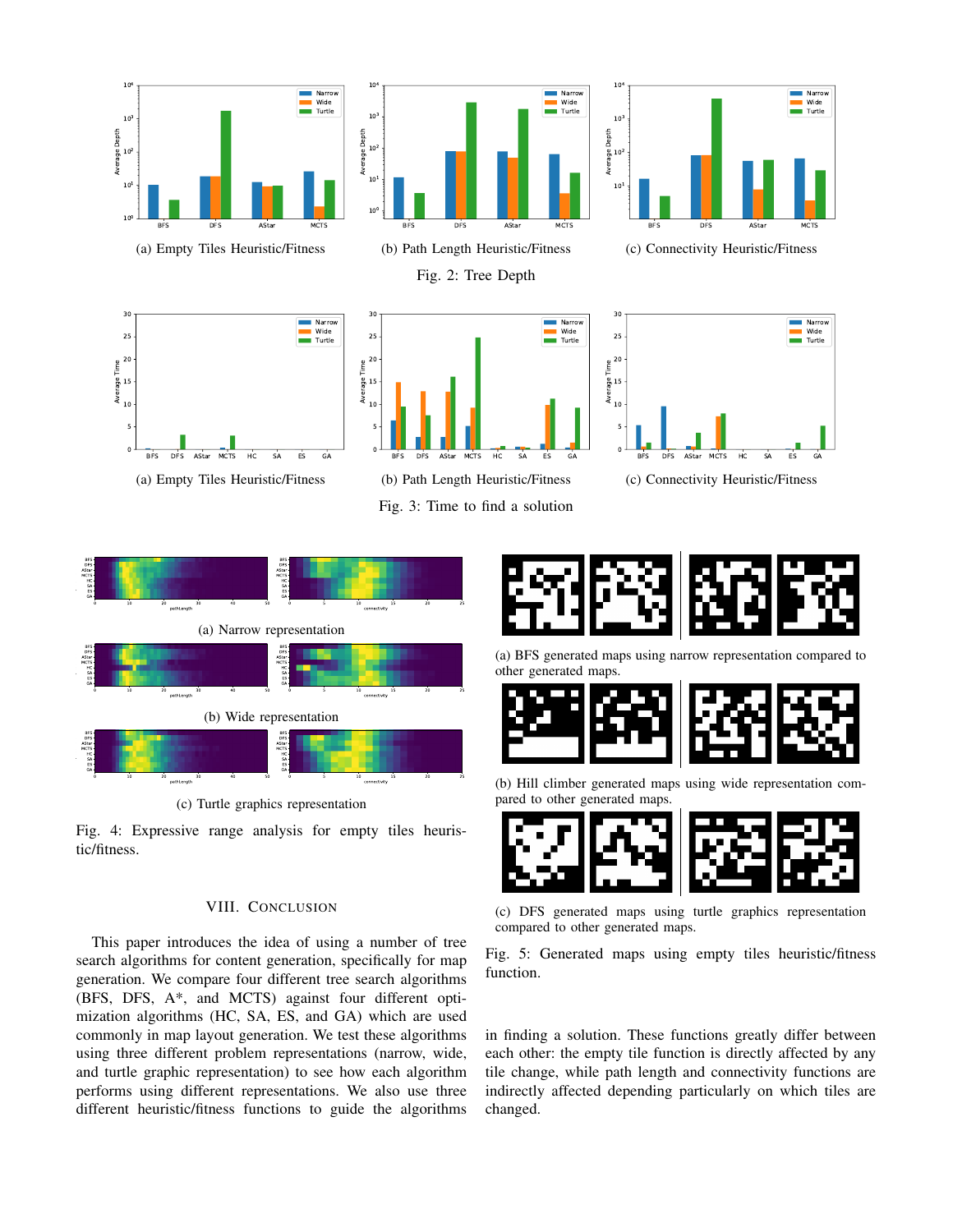

(c) Turtle graphics representation

Fig. 6: Expressive range analysis for path length heuristic/fitness.



(a) BFS/DFS/A\* generated maps using narrow representation compared to the rest of the algorithms generated maps.



(b) Simulated annealing generated maps using wide representation compared to the rest of the algorithms generated maps.



(c) Tree search algorithms generated maps using turtle graphics representation compared to the optimization algorithms generated maps.

Fig. 7: Generated maps using path length heuristic/fitness function.

All 72 experimental configurations were ran 3000 times each using different initialized map ratios. Each experiment took at most 60 seconds. The results showed that A\* and MCTS are a worthy adversary to single point optimization (HC and SA) but not as powerful as multi point optimization (ES and GA). One interesting result was that MCTS does not perform well on wide representation, especially because MCTS is usually able to handle problems with branching factors. By analyzing the maximum depth that MCTS was able to reach, we found that MCTS is not reaching deep in the tree where most of the solutions exist. That is also the same reason why DFS works better than BFS in almost all the



(c) Turtle graphics representation

Fig. 8: Expressive range analysis for connectivity heuristic/fitness.



(a) Tree search algorithms' generated maps using narrow representation compared to the optimization algorithms' generated maps.



(b) Simulated annealing generated maps using wide representation compared to the rest of the algorithms generated maps.



(c) Tree search algorithms generated maps using turtle graphics representation compared to the optimization algorithms generated maps.

Fig. 9: Generated maps using connectivity heuristic/fitness function.

representations. By comparing the generation time, we notice that the path length heuristic/fitness function is the slowest of all the techniques with fewer solutions, suggesting that it is a more difficult goal to reach compared to the other two functions. It is surprising that the simulated annealing was the fastest to find solutions using the path length fitness function with a high percentage of success to find a solution when compared to ES and GA.

We display the expressive range of each of these experimental configurations and describe how tree search algorithms have their own generative styles compared to optimization